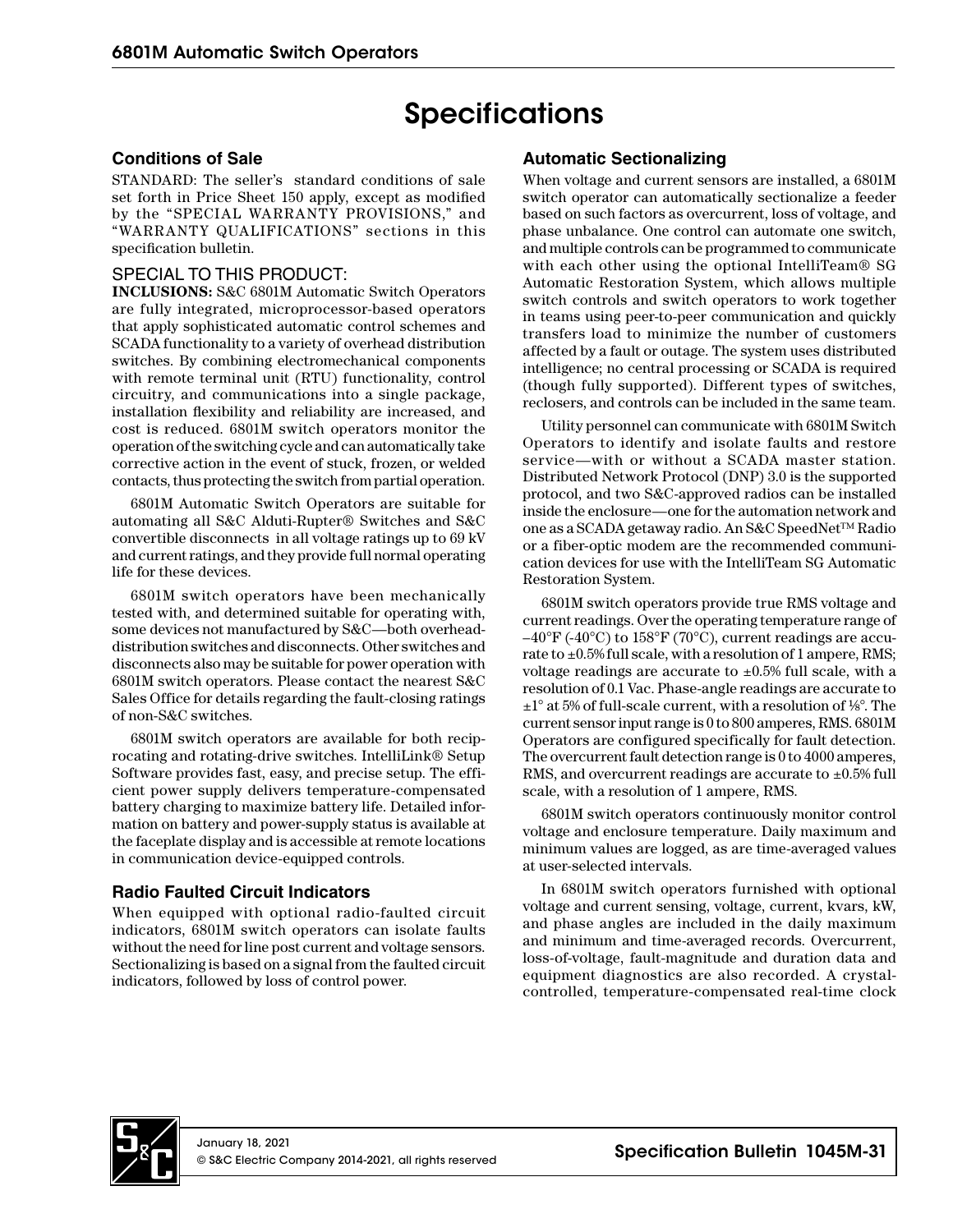provides time-stamping of the data. The optional GPS feature provides time-stamp accuracy to 1 ms. With IntelliTeam SG system-equipped controls, data logging is especially useful for determining the sequence of events during a team reconfiguration and for comparing switch information with substation data.

A PC operating Windows® 7 or 10 can be connected via a DB9 or USB faceplate connector. IntelliLink Setup Software is used to view real-time data, manage set points, troubleshoot, and download historical data for reports. Set points and data can also be accessed remotely using IntelliLink Setup Software.

# **Shots to Lockout**

The selectable **Shots-to-Lockout** feature prevents the source-side protective device from reclosing into a fault multiple times.

# **Single-Phase Voltage-Loss Protection**

6801M switch operators protect three-phase loads from single phasing by automatically opening the switch or disconnect if the phases become unbalanced. The operators can be programmed to automatically close when stable three-phase voltage returns.

## **Three-Phase Voltage-Loss Protection**

6801M switch operators automatically open the switch or disconnect upon extended three-phase voltage loss.

## **Hot Line Tag**

A Hot Line Tag can be set with either a SCADA command or with a configurable button on the faceplate. It can only be cleared by the command type used to set it.

**EXCLUSIONS:** A 6801M Automatic Switch Operator does not include voltage or current sensors, a communication device, an antenna, or antenna connections.

For non-IntelliTeam SG system applications, S&C may be able to furnish and install in the Model 6801M Automatic Switch Operator, or make a provision for, a customerspecified communication device not listed in Table 3 on pages 4 through 8. S&C will need to evaluate the physical and electrical requirements of the communication device and its performance characteristics and conduct qualification testing to verify its suitability for the desired application. Refer to the nearest S&C Sales Office for scheduling information. S&C cannot furnish or install any communication device for which the supplier requires S&C to offer Tier I (i.e., "help desk") support.

Only Omni-Rupter® Switches with option "-R4" can be installed with 6801M Operators. The Omni-Rupter Switch option "-M" requires use of the "-R4" option.

**SPECIFICATION DEVIATIONS:** Refer to Table 3 on pages 4 through 8.

**SPECIAL WARRANTY PROVISIONS:** The standard warranty contained in seller's standard conditions of sale, as set forth in Price Sheet 150, applies to S&C 6801M Automatic Switch Operators, except that the first paragraph of said warranty is replaced by the following:

**(1) General:** The seller warrants to the immediate purchaser or end user for a period of two years from the date of shipment that the equipment delivered will be of the kind and quality specified in the contract description and will be free of defects of workmanship and material. Should any failure to conform to this warranty appear under proper and normal use within two years after the date of shipment, the seller agrees, upon prompt notification thereof and confirmation that the equipment has been stored, installed, operated, inspected, and maintained in accordance with the recommendations of the seller and standard industry practice, to correct the nonconformity either by repairing any damaged or defective parts of the equipment or (at seller's option) by shipment of necessary replacement parts. The seller's warranty does not apply to any equipment that has been disassembled, repaired, or altered by anyone other than the seller. This limited warranty is granted only to the immediate purchaser or, if the equipment is purchased by a third party for installation in third-party equipment, the end user of the equipment. The seller's duty to perform under any warranty may be delayed, at the seller's sole option, until the seller has been paid in full for all goods purchased by the immediate purchaser. No such delay shall extend the warranty period.

Replacement parts provided by the seller or repairs performed by the seller under the warranty for the original equipment will be covered by the above special warranty provision for its duration. Replacement parts purchased separately will be covered by the above special warranty provision.

**WARRANTY QUALIFICATIONS:** Warranty of S&C 6801M Automatic Switch Operators is contingent upon the installation, configuration, and use of the operator or software in accordance with S&C's applicable instruction sheets. This warranty does not apply to major components not of S&C manufacture, such as batteries, communication devices, and remote terminal units. However, S&C will assign to the immediate purchaser or end user all manufacturers' warranties that apply to such major components. S&C does not warrant that the switchingdevice ratings will be unaffected by the use of the 6801M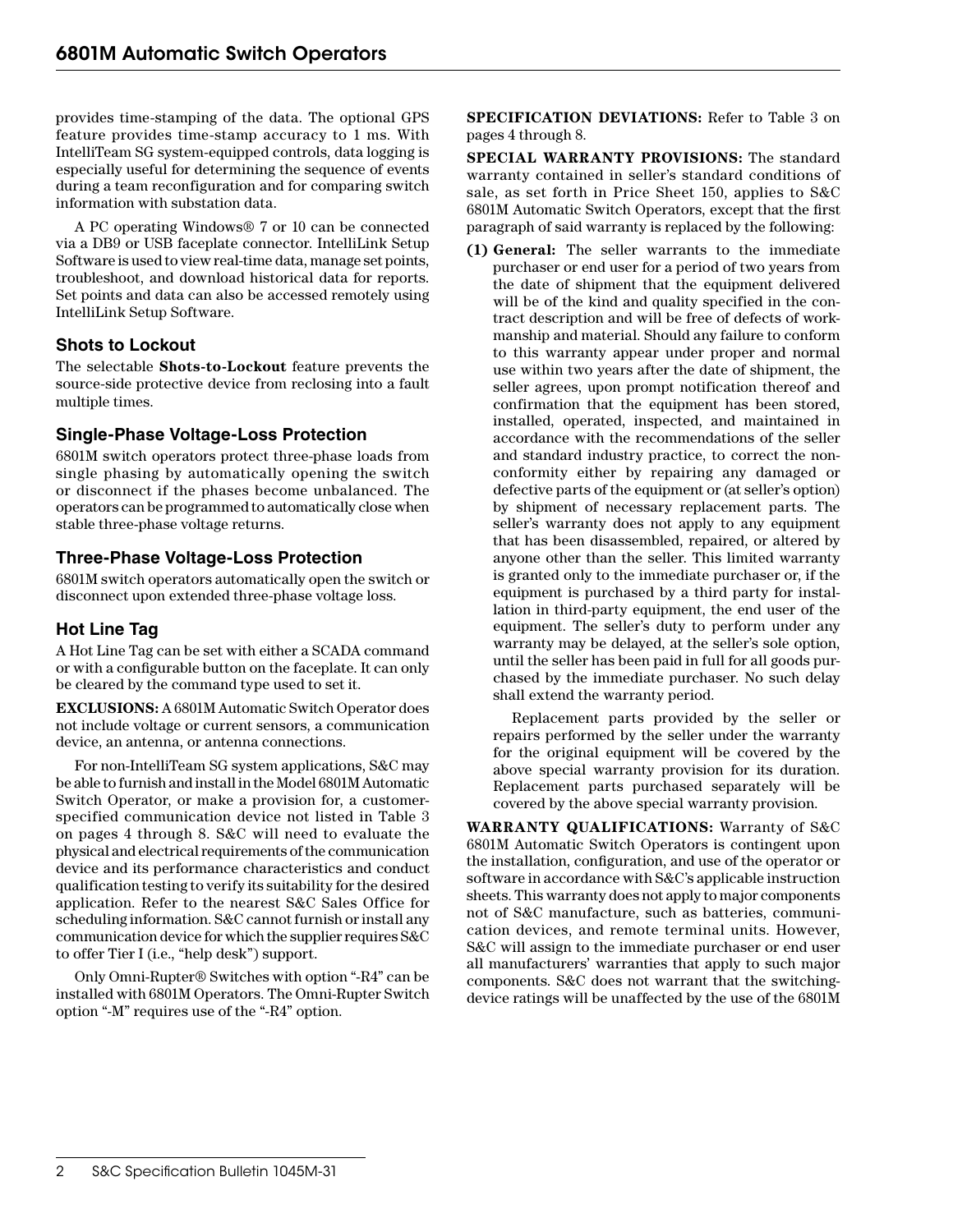Automatic Switch Operator. Contact S&C to discuss possible limitations. S&C's Power Systems Solutions can provide validation testing services if desired. Contact S&C for a quotation.

**END USER LICENSE AGREEMENT:** The end user is granted a nontransferable, non-sublicensable, nonexclusive license to use the LinkStart Connection Management Software, IntelliLink Setup Software, IntelliTeam SG Automatic Restoration Software, Automatic Sectionalizing Software, and/or other software furnished with 6801M Automatic Switch Operators only upon acceptance of all the terms and conditions of the seller's end user license agreement set forth in Price Sheet 155.

## **How to Order**

Complete the following the steps to build a 6801M Automatic Switch Control catalog number. Included with the steps are fill-in boxes to help keep track of the various components of the final catalog number.

**Note:** Pay strict attention to the various footnotes, which identify constraints and considerations regarding the selection of the various options.

**STEP 1.** Obtain the switch ooperator catalog number from Table 1.



| software from Table 2.                                                                          |
|-------------------------------------------------------------------------------------------------|
| Catalog Number:                                                                                 |
| <b>STEP 3.</b> (Optional) Select desired options from Table 3<br>on pages 4 through 8.          |
| Suffix(es): $\overline{\phantom{a}}$                                                            |
| <b>STEP 4.</b> Select the gateway applications, if required,<br>from Table 4 on pages 9 and 10. |
| Suffix(es):                                                                                     |

**STEP 2.** (Optional) Obtain the catalog number for

**STEP 5.** (Optional) Obtain the catalog numbers for any desired accessories from Table 5 on page 10.

| Catalog Number: |  |  |  |  |  |
|-----------------|--|--|--|--|--|

**Note:** If retrofit kits for front panels are required, obtain the appropriate catalog number suffix for any options for front panel field retrofit kits from Table 6 on page 11.

**Example:** The catalog number for a motorized 6801M Automatic Switch Operator with a reciprocating switch drive in a pole-mounted padlockable painted mildsteel enclosure, and a GPS module with a top-mounted factory-installed GPS antenna is:



#### **Table 1. S&C 6801M Automatic Switch Operators**

| <b>Device</b>                                           | <b>Control Power</b>    | <b>Switch Drive</b> | <b>Catalog Number</b> |
|---------------------------------------------------------|-------------------------|---------------------|-----------------------|
|                                                         | 90 to 264 Vac, 50/60 Hz | Reciprocating       | 6801M-10              |
| 6801M Automatic Switch Operator<br>or<br>100 to 370 Vdc |                         | Rotating            | 6801M-20              |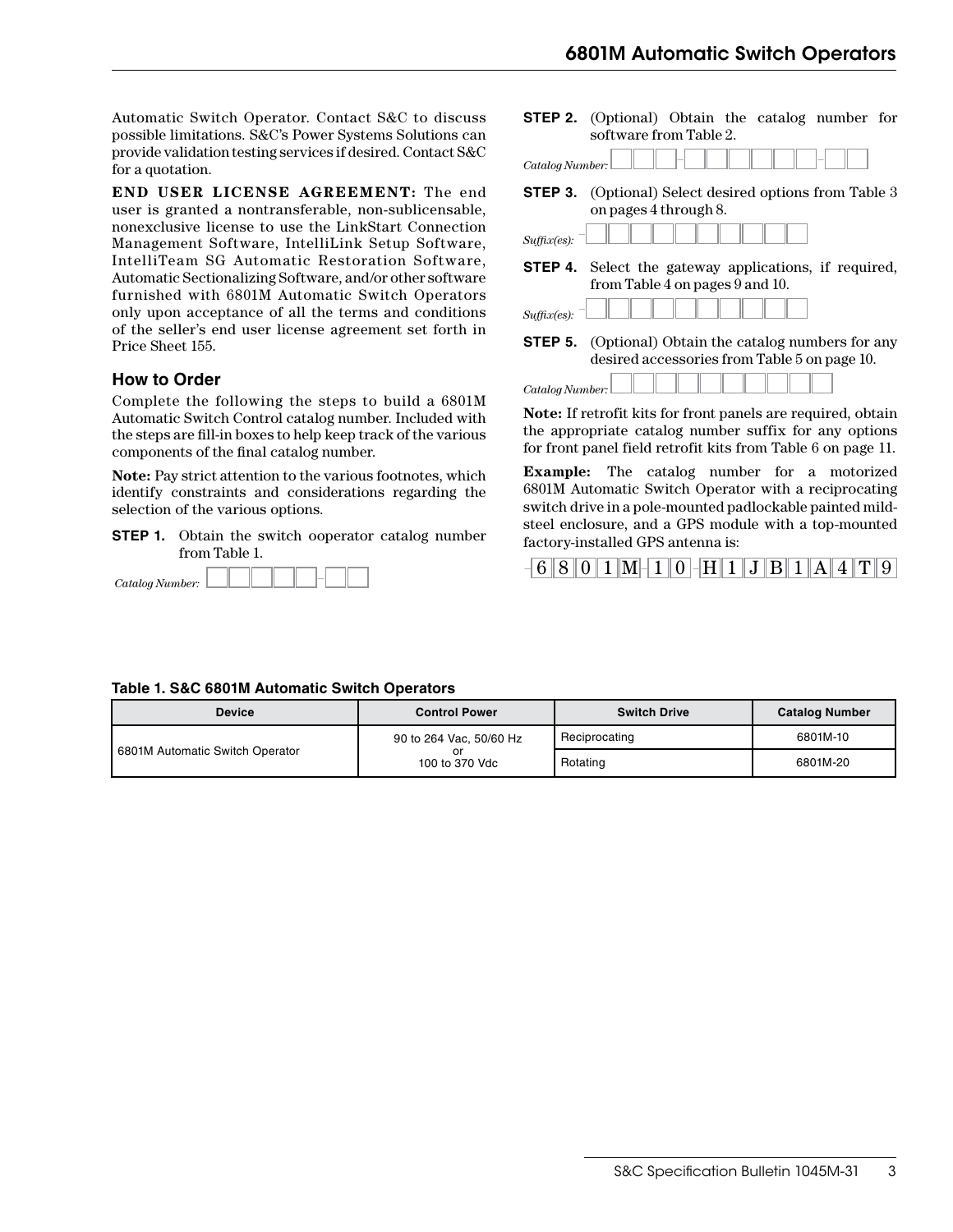#### **Table 2. Optional Software**

| <b>Software</b>                                                                                                                                                                                                                                                                                                                                                                                                                                                                                                                                                                                                                                                                 | <b>Catalog Number</b> |
|---------------------------------------------------------------------------------------------------------------------------------------------------------------------------------------------------------------------------------------------------------------------------------------------------------------------------------------------------------------------------------------------------------------------------------------------------------------------------------------------------------------------------------------------------------------------------------------------------------------------------------------------------------------------------------|-----------------------|
| IntelliTeam® II Automatic Restoration System Software License. Use this license for 6801M Automatic Switch<br>Operators operating in an IntelliTeam II system with IntelliRupter® PulseCloser® Fault Interrupters, IntelliNode™<br>Interface Modules, 5800 Series Automatic Switch Controls, 6800 Series Automatic Switch Controls, and Universal<br>Interface Modules. This license includes an IntelliTeam® Designer Slot at no charge that must be entered as a<br>separate line item. The slot allows an easy upgrade to the IntelliTeam SG Automatic Restoration System at a later<br>date. Requires an IntelliTeam II system-qualified communication device from Table 3. | 008-007106-04         |
| IntelliTeam Designer Slot. Included in above license.                                                                                                                                                                                                                                                                                                                                                                                                                                                                                                                                                                                                                           | 008-007006-03         |

● The 008-007106-04 license should not to be confused with an IntelliTeam SG Automatic Restoration System operating in **IntelliTeam II** mode. An IntelliTeam SG Automatic Restoration System operating in **IntelliTeam II** mode requires an IntelliTeam SG system-qualified communication device.

#### **Table 3. Options**

| <b>Item</b>                                                                                                                                                                                                                                                          | <b>Suffix to Be Added to</b><br><b>Switch Operator</b><br><b>Catalog Number</b> |
|----------------------------------------------------------------------------------------------------------------------------------------------------------------------------------------------------------------------------------------------------------------------|---------------------------------------------------------------------------------|
| Wi-Fi Module with Antenna, for wireless setup (Not available outside the United States and Canada. Contact S&C for<br>options in other countries)                                                                                                                    | -A3                                                                             |
| GPS module (requires GPS antenna. See Footnote 3 in Table 5 on page 10. Antenna is included with Wi-Fi module<br>with antenna. suffix "-A3"                                                                                                                          | -A4                                                                             |
| Wi-Fi/GPS module with antenna, for wireless setup (Not available outside the United States and Canada. Contact<br>S&C for options in other countries)                                                                                                                | -A5                                                                             |
| <b>Software Options</b>                                                                                                                                                                                                                                              |                                                                                 |
| <b>Hydro Quebec</b>                                                                                                                                                                                                                                                  | $-H0$                                                                           |
| Standard (no sensing)                                                                                                                                                                                                                                                | $-H1$                                                                           |
| IntelliTeam SG Automatic Restoration System                                                                                                                                                                                                                          | -H9                                                                             |
| <b>Connector Options</b>                                                                                                                                                                                                                                             |                                                                                 |
| No connectors (standard with no sensor inputs)                                                                                                                                                                                                                       | $-MO$                                                                           |
| 24-Pin FIC connector (standard with sensor inputs)                                                                                                                                                                                                                   | $-M1$                                                                           |
| <b>Enclosure Options</b>                                                                                                                                                                                                                                             |                                                                                 |
| Pole mounting, in a padlockable painted mild steel enclosure<br>Rotating = 24 inch (610 mm) $W \times 24$ inch (610 mm) $H \times 15\%$ inch (389 mm) D<br>Reciprocating = 24 inch (610 mm) $W \times 24$ inch (610 mm) $H \times 16\frac{3}{4}$ inch (425 mm) D     | $-JB1$                                                                          |
| Pole mounting, in a padlockable corrosion-resistant stainless steel enclosure<br>Rotating = 24 inch (610 mm) $W \times 24$ inch (610 mm) $H \times 15\%$ inch (389 mm) D<br>Reciprocating=24 inch (610 mm) W × 24 inch (610 mm) H × 16 $\frac{3}{4}$ inch (425 mm) D | $-JB2$                                                                          |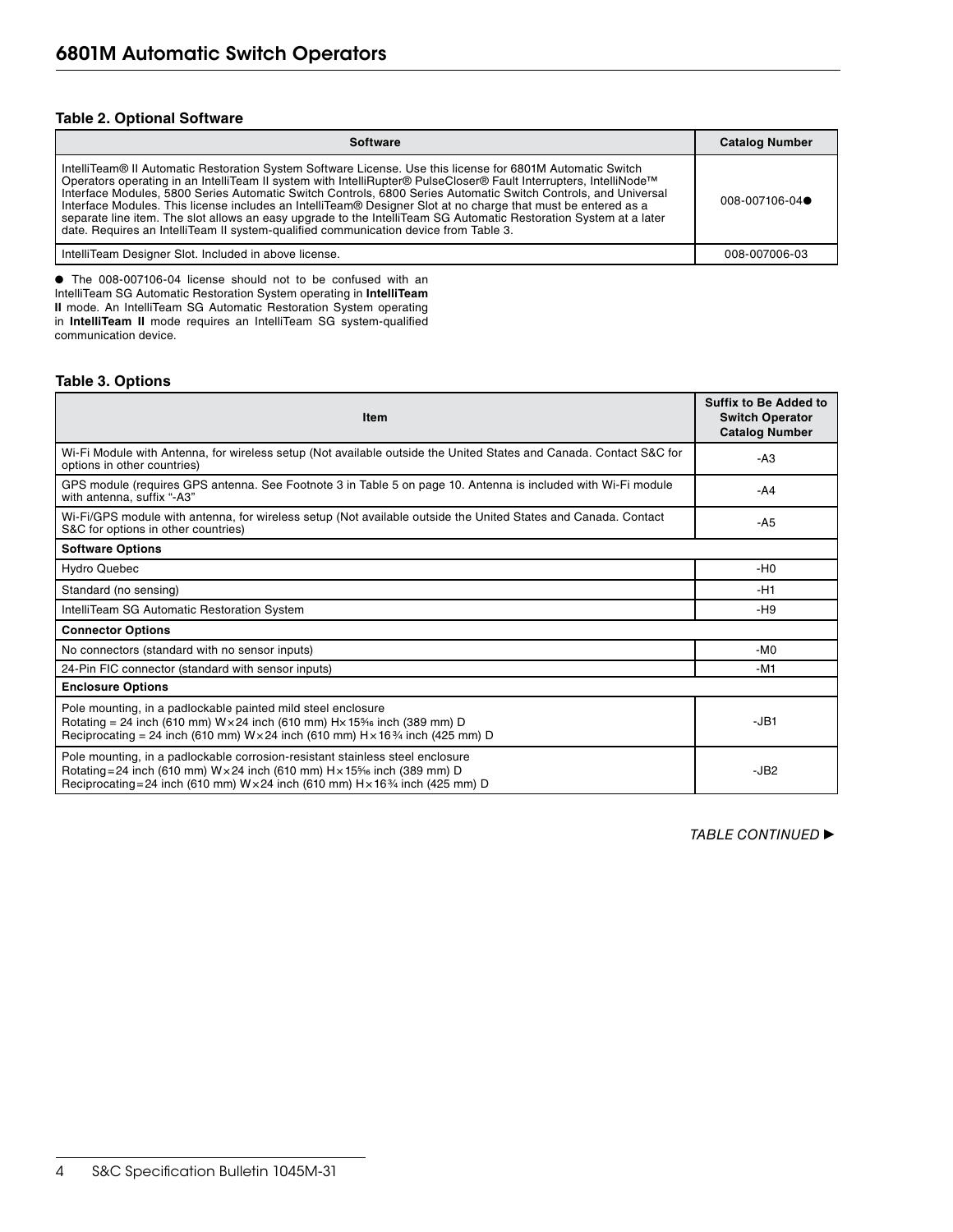## **Table 3. Options—Continued**

| Item                                                                                                                                                                                                                              | <b>Suffix to Be Added to</b><br><b>Switch Operator</b><br><b>Catalog Number</b> |         |
|-----------------------------------------------------------------------------------------------------------------------------------------------------------------------------------------------------------------------------------|---------------------------------------------------------------------------------|---------|
| Sensors inputs (sensors not included)                                                                                                                                                                                             |                                                                                 |         |
| Three current/voltage CSV line post sensors $(1)(2)(3)(600)$ A: 10 V; 10000: 1) $(4)$                                                                                                                                             |                                                                                 | -K1     |
| Three S&C current/six voltage CSV / VS line post sensors $(1)(2)(3)(600)$ A: 10 V; 10000: 1)(4)                                                                                                                                   |                                                                                 | -K2     |
| Three Lindsey current/voltage CVMI sensors $\mathfrak{S}$ $\mathfrak{S}$ $\mathfrak{S}$ (600 A: 10 V; 10,000: 1) $\mathfrak{D}$                                                                                                   |                                                                                 | -K4     |
| Three Lindsey current/six voltage CVMI/VMI sensors (600 A: 10 V; 10,000: 1) (7)                                                                                                                                                   |                                                                                 | -K5     |
| Three Trench current/one Trench voltage transformers For 69-kV voltage level applications (800 A: 5 A; 120 Vac) $\circ$                                                                                                           |                                                                                 | -K10    |
| Three Lindsey current sensors and three potential transformers (600 A:10 V or 600 A: 6 V, 120 V) $\circ$                                                                                                                          |                                                                                 | -K15    |
| Three Lindsey current sensors and six potential transformers (600 A: 10 V or 600 A: 6 V, 120 V) $(2)$                                                                                                                             |                                                                                 | -K16    |
| Three S&C CS line post current sensors $(1)(2)(3)$ (600 A: 10 V) $(4)$                                                                                                                                                            |                                                                                 | -K17    |
| Three Lindsey current CMI sensors(5) (600 A: 10 V) (7)                                                                                                                                                                            |                                                                                 | -K18    |
| Knife switch (visibly disconnects motor from batteries; padlockable)                                                                                                                                                              |                                                                                 | -KS     |
| Six Lindsey VMI voltage sensors ①⑤⑥ (10000:1)⑦                                                                                                                                                                                    |                                                                                 | -K19    |
| Three Lindsey VMI voltage sensors ①⑤⑥ (10000:1)⑦                                                                                                                                                                                  |                                                                                 | -K20    |
| Indicator option, reversed colors for <b>OPEN/CLOSED</b> indicating lamps (green $=$ closed, red $=$ open)                                                                                                                        |                                                                                 | -L1     |
| Key interlock options, lock in open position and disconnect motor-control circuit®                                                                                                                                                |                                                                                 |         |
| Factory-installed key interlocks (Superior locks are standard)                                                                                                                                                                    |                                                                                 | $-L2$   |
| Provisions for key interlocks (Superior or Kirk locks) (9)                                                                                                                                                                        |                                                                                 | $-L3$   |
|                                                                                                                                                                                                                                   | French                                                                          | $-L5$   |
|                                                                                                                                                                                                                                   | Spanish                                                                         | $-L6$   |
| Foreign language labels, front panel, and screens <sup>®</sup>                                                                                                                                                                    | $-L7$                                                                           |         |
|                                                                                                                                                                                                                                   | -L8                                                                             |         |
|                                                                                                                                                                                                                                   | $-L9$                                                                           |         |
| <b>International crating</b> —Wood products used in packaging are either hardwood or certified by the wood manufacturer<br>as being "heat treated" (kiln dried) to a core temperature of 133°F (56°C) for a minimum of 30 minutes |                                                                                 | -L71    |
| <b>Protocols</b>                                                                                                                                                                                                                  |                                                                                 |         |
| DNP 3 Level 2                                                                                                                                                                                                                     |                                                                                 | -P0     |
| IntelliTeam SG, IntelliTeam II, and SCADA communication device and mounting (furnished by S&C, requires suffix "-R98")                                                                                                            |                                                                                 |         |
| SpeedNet <sup>™</sup> Radio                                                                                                                                                                                                       | -R80                                                                            |         |
| SpeedNet SDR™ 4 Software Defined Radio <sub>10</sub>                                                                                                                                                                              | $-R254$                                                                         |         |
| SpeedNet SDR™ 4x4 Software Defined Radiom                                                                                                                                                                                         |                                                                                 | $-R256$ |
| Factory-installed and wired iS5 Comm. Inc. - iES6-Slim with 2-SFP 100-Mbps multi-mode LC transceiver 550 m,<br>850 nm, low-voltage (Input 9-36 Vdc)                                                                               |                                                                                 | -R287   |
| Factory-installed and wired iS5 Comm. Inc. - iES6-Slim with 2-SFP 100-Mbps multi-mode LC transceiver 2 km,<br>1310 nm, low-voltage (Input 9-36 Vdc)                                                                               | -R288                                                                           |         |
| Factory-installed and wired iS5 Comm. Inc. - iES6-Slim with 2-SFP 100-Mbps single mode LC transceiver 10 km,<br>1310 nm, low-voltage (Input 9-36 Vdc)                                                                             | $-R289$                                                                         |         |
| Factory-installed and wired iS5 Comm. Inc. - iES6-Slim with 2-SFP 100-Mbps single mode LC transceiver 30 km,<br>1310 nm, low-voltage (Input 9-36 Vdc)                                                                             | $-R290$                                                                         |         |
| Factory-installed and wired iS5 Comm. Inc. - iES6-Slim with 2-SFP 100-Mbps single mode LC transceiver 60 km,<br>1310 nm, low-voltage (Input 9-36 Vdc)                                                                             | -R291                                                                           |         |
| Factory-installed and wired iS5 Comm. Inc. - iES6-Slim with 2-SFP 120-Mbps single mode LC transceiver 100 km,<br>1550 nm, low-voltage (Input 9-36 Vdc)                                                                            | -R292                                                                           |         |
| Factory-installed and wired iS5 Comm. Inc. - iES6-Slim with 2-SFP 100-Mbps single mode LC transceiver 120 km,<br>1550 nm, low-voltage (Input 9-36 Vdc)                                                                            |                                                                                 | -R293   |
| SpeedNet™ Radio and SpeedNet™ Cell Edge Gateway 4G LTE cellular modem for AT&T Cellular Network (with<br>embedded AT&T SIM)@                                                                                                      |                                                                                 | -R322   |
| SpeedNet™ Radio and SpeedNet™ Cell Edge Gateway 4G LTE cellular modem with removable SIM card for USA<br>and Canada®                                                                                                              | -R353                                                                           |         |

See footnotes on page 8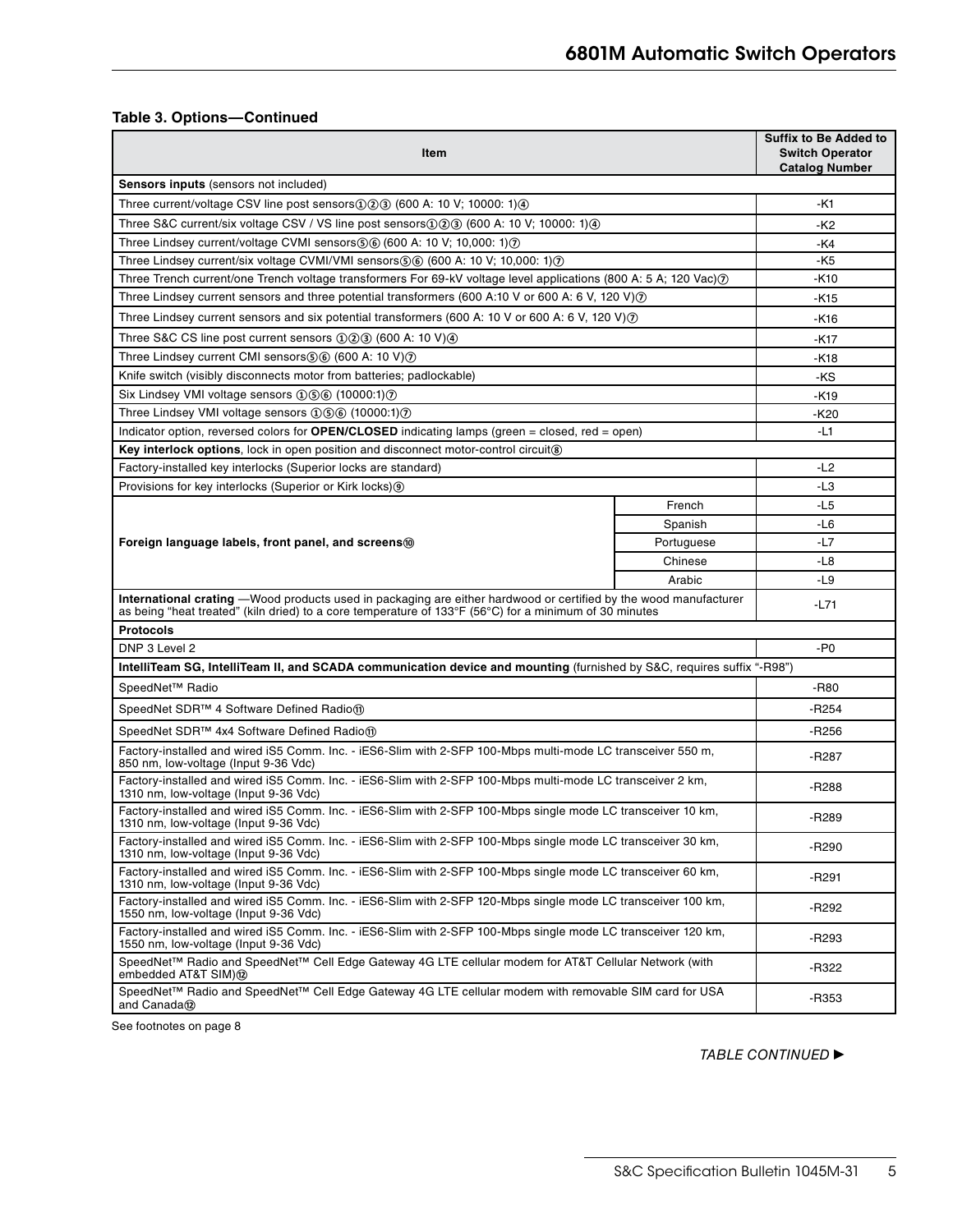## **Table 3. Options—Continued**

| Item                                                                                                                   | <b>Suffix to Be Added to</b><br><b>Switch Operator</b><br><b>Catalog Number</b> |
|------------------------------------------------------------------------------------------------------------------------|---------------------------------------------------------------------------------|
| IntelliTeam II and SCADA communication device and mounting (furnished by S&C, requires suffix "-R98") (3)              |                                                                                 |
| Single-Mode Dymec 5843SHRT Fiber-Optic Modem@                                                                          | $-R44$                                                                          |
| Multi-Mode Dymec 5843HRT Fiber-Optic Modem@                                                                            | $-R45$                                                                          |
| SCADA communication device and mounting (furnished by S&C, requires suffix "-R98")®                                    |                                                                                 |
| MDS TransNET 900 Transceiver with diagnostics                                                                          | $-R19$                                                                          |
| MDS NR104L IP Radio (includes serial to Ethernet device server)                                                        | $-R71$                                                                          |
| MDS SD9 Remote Radio                                                                                                   |                                                                                 |
| SpeedNet™ ME Mesh End-Point Radio                                                                                      | $-R240$                                                                         |
| SpeedNet™ Cell Edge Gateway 4G LTE cellular modem for AT&T Cellular Network (with embedded AT&T SIM) 6                 | -R320                                                                           |
| SpeedNet™ Cell Edge Gateway 4G LTE cellular modem with removable SIM card for USA and Canada®                          | -R352                                                                           |
| IntelliTeam SG, IntelliTeam II, and SCADA communication device ready for (communication device furnished by customer)® |                                                                                 |
| SpeedNet <sup>™</sup> Radio                                                                                            | -R88                                                                            |
| SpeedNet™ SDR 4 Software Defined Radio m                                                                               | -R255                                                                           |
| SpeedNet™ SDR 4x4 Software Defined Radiom                                                                              | $-R257$                                                                         |
| Provision only for iS5 Comm. Inc. - iES6-Slim - Customer must provide iES6-Slim with 2-SFP LC transceivers.            | $-R285$                                                                         |
| IntelliTeam II and SCADA communication device ready for (communication device furnished by customer) ®                 |                                                                                 |
| Single-Mode Dymec 5843SHRT Fiber-Optic Modem@                                                                          | $-R42$                                                                          |
| Multi-Mode Dymec 5843HRT Fiber-Optic Modem@                                                                            | $-R43$                                                                          |
| SCADA communication device ready for (communication device furnished by customer)(3)                                   |                                                                                 |
| SpeedNet™ ME Mesh End-Point Radio                                                                                      | -R241                                                                           |
| MDS 9810 Radio                                                                                                         | $-R02$                                                                          |
| MDS 9710A Radio (for new systems)                                                                                      | $-R03$                                                                          |
| MDS 9710B Radio (for existing systems)                                                                                 | $-R04$                                                                          |
| MDS TransNET 900 Radio                                                                                                 | -R <sub>07</sub>                                                                |
| MDS 2710D Radio                                                                                                        | $-R27$                                                                          |
| FreeWave FGR-115RC Radio                                                                                               | $-R30$                                                                          |
| MDS 2710 Radio                                                                                                         | $-R32$                                                                          |
| Internal MDS iNET 900 Dual Gateway: Ethernet and serial remote                                                         | $-R34$                                                                          |
| FreeWave DTR-115RU Radio                                                                                               | $-R35$                                                                          |
| FreeWave FGR-09CSU Radio                                                                                               | -R36                                                                            |

See footnotes on page 8.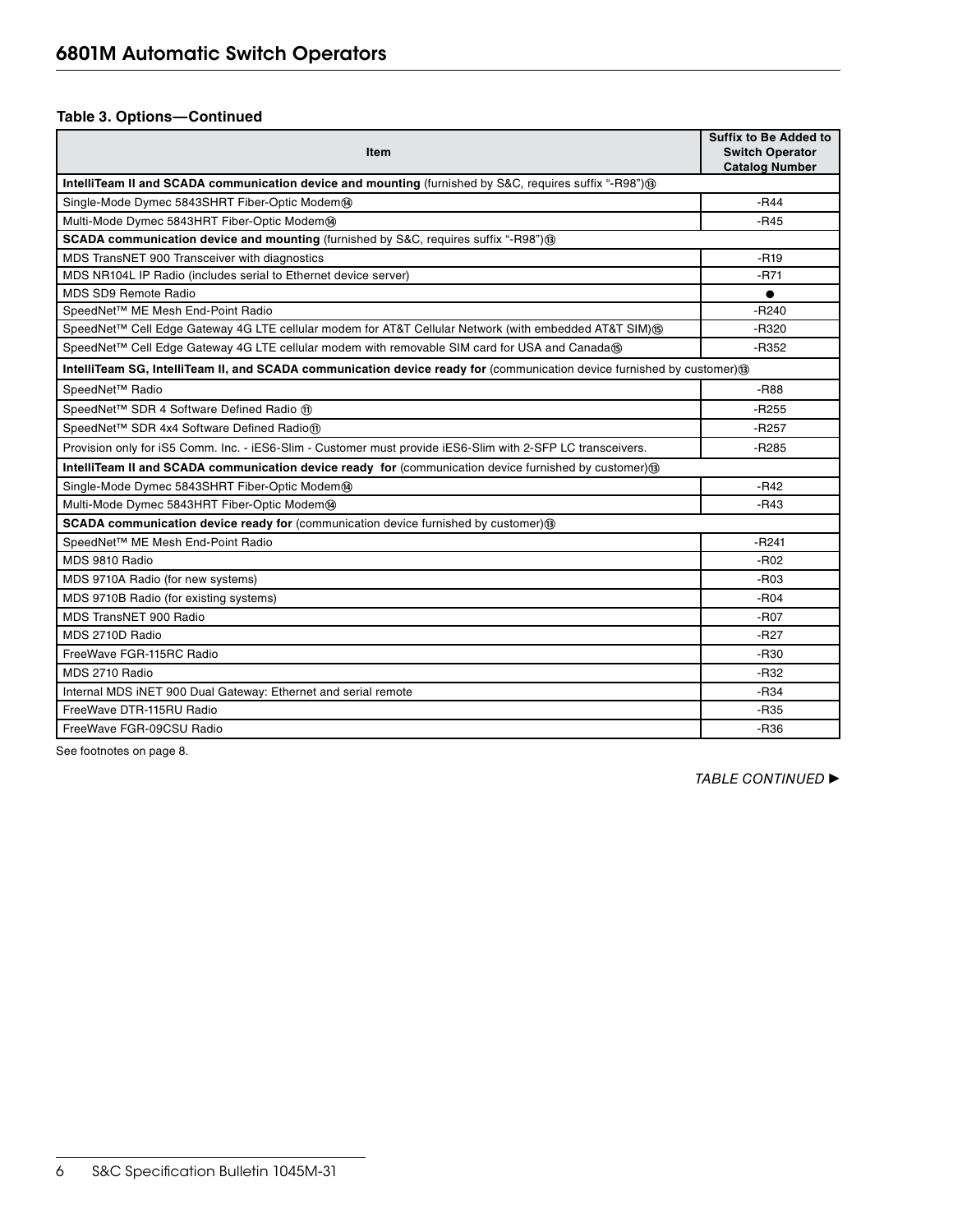# **Table 3. Options—Continued**

| Item                                                                                                                 | <b>Suffix to Be Added</b><br>to Switch Operator<br><b>Catalog Number</b> |         |  |  |
|----------------------------------------------------------------------------------------------------------------------|--------------------------------------------------------------------------|---------|--|--|
| H&L Model 570 single-mode ST connectors (6)                                                                          |                                                                          | $-R137$ |  |  |
| H&L Model 570 multi-mode ST connectors                                                                               |                                                                          | $-R138$ |  |  |
| <b>MDS SD9 Remote Radio</b>                                                                                          |                                                                          | $-R188$ |  |  |
| Factory installation of communication device                                                                         |                                                                          |         |  |  |
| Furnished by S&C                                                                                                     |                                                                          | -R98    |  |  |
| Furnished by customer                                                                                                |                                                                          | -R99    |  |  |
| Voltage options (7)                                                                                                  |                                                                          |         |  |  |
| 15 kV                                                                                                                |                                                                          | $-V15$  |  |  |
| 25 kV                                                                                                                | $-V25$                                                                   |         |  |  |
| 34.5 kV                                                                                                              |                                                                          | $-V34$  |  |  |
| 46 kV                                                                                                                |                                                                          | $-V46$  |  |  |
| 69 kV                                                                                                                |                                                                          | $-V69$  |  |  |
| Antenna connections (multiple types may be specified)                                                                |                                                                          |         |  |  |
| N-Type connector, bottom mounted, for remote antenna installation                                                    |                                                                          | $-S2$   |  |  |
| PolyPhaser® Surge Suppressor, N-type connector, bottom mounted, for remote antenna installation                      |                                                                          | -S3     |  |  |
| Ethernet surge suppressor                                                                                            |                                                                          | $-S10$  |  |  |
| PolyPhaser Surge Suppressor for LTE with N-type female connector (698 - 2700 MHz)                                    |                                                                          | $-S14$  |  |  |
| Antenna                                                                                                              |                                                                          |         |  |  |
| 900-Mhz 5-dB gain antenna, N-type male connector<br>Lo Pro® Transit Antenna                                          | $-T2$<br>-T5                                                             |         |  |  |
| Factory-installed top-mounted GPS                                                                                    |                                                                          | $-T9$   |  |  |
| Antenna, high efficiency MLPV LTE (698-2700 MHz), permanent mount, 3dB gain, no ground Plane                         |                                                                          | $-T25$  |  |  |
| Factory-installed radio-faulted circuit indicators® @                                                                |                                                                          |         |  |  |
| Fisher-Pierce (Joslyn), 1548 series overhead RFCIs, 1560-3 RTU/SCADA radio receiver manufolder                       |                                                                          | -U1     |  |  |
| Horstmann, Smart Navigator RFCIs, smart receiver, for use up to 46 kV®                                               |                                                                          | -U2     |  |  |
| Schneider Electric, Flite116 RFCIs, G200 receiver <sup>®</sup>                                                       |                                                                          | -U3     |  |  |
| Device ready for customer-installed radio-faulted circuit indicators®                                                |                                                                          |         |  |  |
| Fisher-Pierce (Joslyn), 1548 series overhead RFCIs, 1560-3 RTU/SCADA radio receiver®@                                | $-U4$                                                                    |         |  |  |
| Horstmann, Smart Navigator RFCIs, smart receiver, for use up to 46 kV®                                               |                                                                          | $-U5$   |  |  |
| Schneider Electric, Flite116 RFCIs, G200 receiver®@                                                                  | -U6                                                                      |         |  |  |
| <b>Remote operation I/O</b>                                                                                          |                                                                          |         |  |  |
| 8 NO and 8 NC relay outputs, plus one open and one close inputs (wetting voltage not provided)                       | -W <sub>0</sub>                                                          |         |  |  |
| 8 NO and 8 NC relay outputs, plus one open and one close inputs, wetting voltage to remote contacts from PS/IO board | $-W4$                                                                    |         |  |  |
| <b>Power options</b>                                                                                                 |                                                                          |         |  |  |
| Ac surge protector (nominal voltage: 120 Vac, nominal discharge surge current asymmetrical: 20 kA)                   | -W1                                                                      |         |  |  |
| Control power input connector, with 36-foot (11-meter) external cable supplied®                                      | -W3                                                                      |         |  |  |
| <b>Operating rod shrouds</b>                                                                                         |                                                                          |         |  |  |
| Shroud for rotating-drive switch operator                                                                            | -X1                                                                      |         |  |  |
| Shroud for reciprocating-drive switch                                                                                | -X2                                                                      |         |  |  |
| Universal joint for retrofitting 6801M-20 Automatic Switch Operators to                                              | -Y1                                                                      |         |  |  |
| a pre-existing manual switch fitted with a pipe-drive operating mechanism                                            | For 2-inch (51-mm) IPS vertical<br>operating pipe                        | $-Y2$   |  |  |

See footnotes on page 8.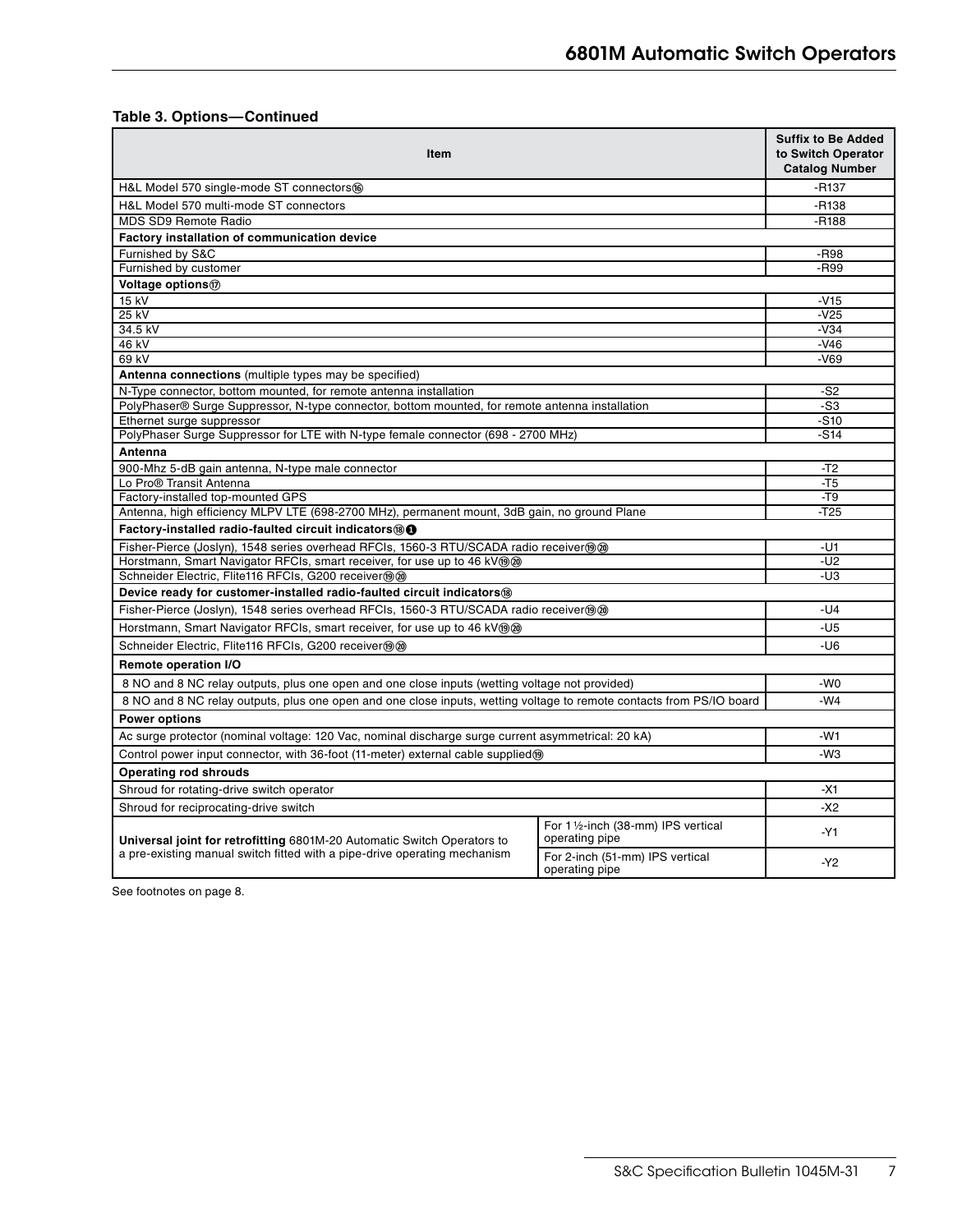**①** Clamp-type conductor keeper (up to 38-kV maximum).

**②** Voltages up to 38-kV maximum.

**③** Refer to S&C Specification Bulletin 1061-31 for electrical and mechanical ratings.

**④** S&C sensors only available with listed ratios.

**⑤** Voltages up to 48.3 kV maximum.

**⑥** Busbar style is the standard top configuration (for 48.3-kV maximum only). For other top configurations, contact S&C.

**⑦** For other sensor ratios, contact S&C.

**⑧** 6801M Automatic Switch Operators specified with IntelliTeam automation (suffix "-H9") cannot be furnished with a Key Interlock Option (suffix "-L2" or "-L3") because the IntelliTeam software cannot know a key interlock had been applied.

**⑨** For other manufacturers, contact your local S&C Sales Office.

**⑩** French is available now. Labels for the remaining language options will add 4 weeks to the lead time. Contact factory for front panel and screen availability.

**⑪** Please see Specification bulletin 1075-31 for SDR 4 and SDR 4X4 antenna options.

**⑫** Please see Specification Bulletin 1072-31 for SpeedNet Radio antenna options and Specification Bulletin 1076-31 for SpeedNet Cell Edge Gateway antenna options.

**⑬** Total maximum continuous power is 12 watts. This is the available power for all communication equipment installed in the switch operator. A maximum peak transmit of 27 watts for up to 250 milliseconds is allowed, but the average power draw must not exceed 12 watts, including a transmission peak.

**⑭** Two Dymec fiber-optic modems are required for use with an IntelliTeam II system, with one modem connected to each serial port. In a SCADA system only one modem is required.

**⑮** Please see specification bulletin 1076-31 for SpeedNet Cell Edge Gateway antenna options.

**⑯** H&L Model 570 single-mode fiber-optic transceiver can be used for IntelliTeam II applications that do not include IntelliRupter PulseCloser Fault Interrupters. Refer to the nearest S&C Sales Office for more information.

**⑰** Voltage options are required when specifying software options "-H0" and "-H9." Do not specify a voltage option when ordering software option "-H1."

**⑱** For radio-faulted circuit indicator by other manufacturers, contact S&C to arrange for a functional evaluation.

**⑲** For custom cable lengths, contact your local S&C Sales Office.

**⑳** Top-mount low-profile, anti-vandal, antenna included for the radio faulted circuit indicator. If an alternate antenna configuration is needed, contact S&C.

**❶** Add suffix "-U0" after "-U1," "-U2," or "-U3" to indicate the customer supplies the RFCI, and only the receiver is provided and installed with the "Factory-installed radio-faulted circuit indicators."

● Specify the appropriate catalog number suffix based on the frequency band range and application for the radio, from the following table. For example, for a 928- to 960-MHz MDS SD9 Radio for Ethernet and Serial application, specify catalog number suffix "-R216CL." Refer to the nearest S&C Sales Office if more than one communication device is to be installed in the switch operator.

| <b>Frequency Band Range, MHz</b>                 | <b>Application</b> | Suffix to be<br>Added to<br><b>Catalog Number</b> |
|--------------------------------------------------|--------------------|---------------------------------------------------|
| 820 to 870                                       |                    | $-R216AK$                                         |
| 928 to 960                                       |                    | $-R216CK$                                         |
| 928 to 960, 50-kHz Channel                       |                    | $-R216DK$                                         |
| 880 to 915                                       |                    | $-R216EK$                                         |
| 880 to 915, 50-kHz Channel                       | Serial             | $-R216FK$                                         |
| 850 to 860 / 926 to 936,<br><b>Transmit Low</b>  |                    | $-R216GK$                                         |
| 850 to 860 / 926 to 936.<br><b>Transmit High</b> |                    | $-R216HK$                                         |
| 820 to 870                                       |                    | $-R216AL$                                         |
| 928 to 960                                       |                    | $-R216CL$                                         |
| 928 to 960, 50-kHz Channel                       |                    | $-R216DL$                                         |
| 880 to 915                                       | Ethernet and       | $-R216EL$                                         |
| 880 to 915, 50-kHz Channel                       | Serial             | $-R216FL$                                         |
| 850 to 860 / 926 to 936,<br><b>Transmit Low</b>  |                    | $-R216GL$                                         |
| 850 to 860 / 926 to 936,<br><b>Transmit High</b> |                    | $-R216HL$                                         |
| 820 to 870                                       |                    | $-R216AM$                                         |
| 928 to 960                                       |                    | $-R216CM$                                         |
| 928 to 960, 50-kHz Channel                       |                    | $-R216DM$                                         |
| 880 to 915                                       | 9710               | -R216EM                                           |
| 880 to 915, 50-kHz Channel                       | Emulation          | $-R216FM$                                         |
| 850 to 860 / 926 to 936,<br><b>Transmit Low</b>  |                    | $-R216GM$                                         |
| 850 to 860 / 926 to 936,<br><b>Transmit High</b> |                    | $-R216HM$                                         |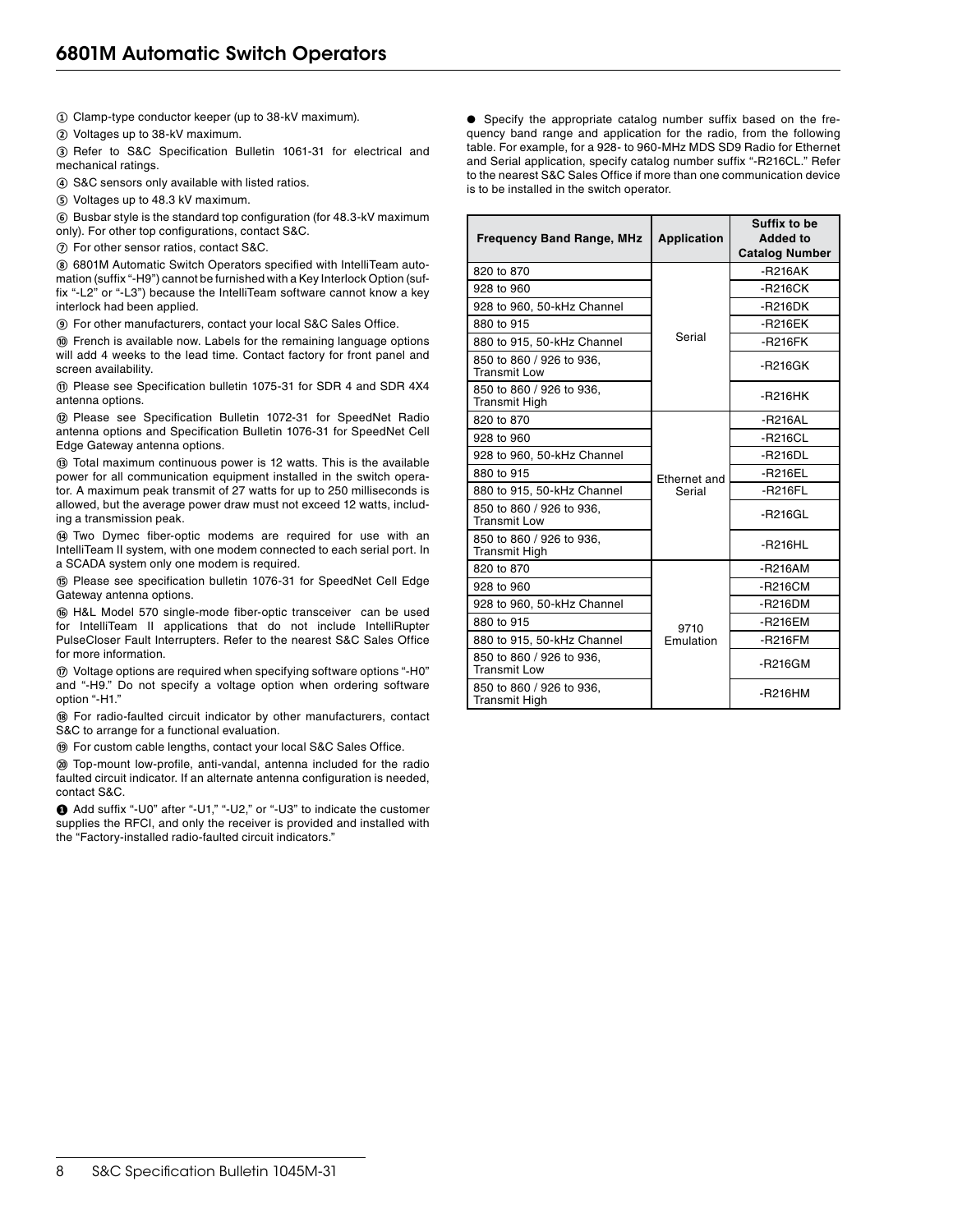|  |  |  |  | <b>Table 4. Options for Gateway Applications</b> |
|--|--|--|--|--------------------------------------------------|
|--|--|--|--|--------------------------------------------------|

| Item                                                                                            | Suffix to Be Added to<br><b>Switch Operator</b><br><b>Catalog Number</b> |
|-------------------------------------------------------------------------------------------------|--------------------------------------------------------------------------|
| <b>Communication protocol</b>                                                                   |                                                                          |
| <b>DNP 3.0</b>                                                                                  | $-XP0$                                                                   |
| <b>Communication device</b> (furnished by S&C, requires catalog number suffix "-XR98")          |                                                                          |
| Single-Mode Dymec 5843SHRT fiber-optic modem                                                    | $-XR44$                                                                  |
| Multi-Mode Dymec 5843HRT fiber-optic modem                                                      | $-XR45$                                                                  |
| MDS SD9 Remote Radio                                                                            | ●                                                                        |
| <b>Communication device ready for (communication device furnished by customer)</b>              |                                                                          |
| MDS 9810 Radio                                                                                  | $-XR02$                                                                  |
| MDS 9710A Radio (for new systems)                                                               | $-XR03$                                                                  |
| MDS 9710B Radio (for existing system)                                                           | $-XR04$                                                                  |
| MDS 2710D Radio                                                                                 | $-XR27$                                                                  |
| FreeWave FGR-115RC Radio                                                                        | $-XR30$                                                                  |
| Single-Mode Dymec 5843SHRT fiber-optic modem                                                    | $-XR42$                                                                  |
| Multi-Mode Dymec 5843HRT fiber-optic modem                                                      | $-XR43$                                                                  |
| MDS SD9 Remote Radio                                                                            | $-XR188$                                                                 |
| Factory installation of communication device                                                    |                                                                          |
| Furnished by S&C                                                                                | $-XR98$                                                                  |
| Furnished by customer                                                                           | $-XR99$                                                                  |
| Antenna connections                                                                             |                                                                          |
| N-type connector, bottom mounted, for remote antenna installation                               | $-XS2$                                                                   |
| PolyPhaser® Surge Suppressor, N-type connector, bottom mounted, for remote antenna installation | $-XS3$                                                                   |
| Antenex NMO mounting                                                                            | $-XS4$                                                                   |
| PolyPhaser Surge Suppressor, N-type connector, 800-2300 MHz, for dual-band cellular antenna     | $-XS6$                                                                   |
| Two N-type connectors, bottom mounted; includes suppressor                                      | $-XS11$                                                                  |

● Specify the appropriate catalog number suffix based on the frequency band range and application for the radio, from the following table. For example, for a 928- to 960-MHz MDS SD9 Radio for Ethernet and serial application, specify catalog number suffix "-XR216CL."

| <b>Frequency Band Range,</b><br><b>MHz</b> | Application | Suffix to be<br><b>Added to</b><br><b>Catalog Number</b> |
|--------------------------------------------|-------------|----------------------------------------------------------|
| 820 to 870                                 |             | $-XR216AK$                                               |
| 928 to 960                                 |             | $-XR216CK$                                               |
| 928 to 960, 50-kHz Channel                 | Serial      | $-XR216DK$                                               |
| 880 to 915                                 |             | $-XR216EK$                                               |
| 880 to 915, 50-kHz Channel                 |             | $-XR216FK$                                               |
| 850 to 860 / 926 to 936,<br>Transmit Low   |             | $-XR216GK$                                               |
| 850 to 860 / 926 to 936,<br>Transmit High  |             | $-XR216HK$                                               |

| <b>Frequency Band Range,</b><br><b>MHz</b>      | <b>Application</b>     | Suffix to be<br><b>Added to</b><br><b>Catalog Number</b> |  |
|-------------------------------------------------|------------------------|----------------------------------------------------------|--|
| 820 to 870                                      |                        | -XR216AL                                                 |  |
| 928 to 960                                      | Ethernet and<br>Serial | $-XR216CL$                                               |  |
| 928 to 960, 50-kHz Channel                      |                        | -XR216DL                                                 |  |
| 880 to 915                                      |                        | -XR216EL                                                 |  |
| 880 to 915, 50-kHz Channel                      |                        | $-XR216FL$                                               |  |
| 850 to 860 / 926 to 936,<br>Transmit Low        |                        | $-XR216GL$                                               |  |
| 850 to 860 / 926 to 936,<br>Transmit High       |                        | -XR216HL                                                 |  |
| 820 to 870                                      | 9710 Emulation         | $-XR216AM$                                               |  |
| 928 to 960                                      |                        | -XR216CM                                                 |  |
| 928 to 960, 50-kHz Channel                      |                        | -XR216DM                                                 |  |
| 880 to 915                                      |                        | $-XR216EM$                                               |  |
| 880 to 915, 50-kHz Channel                      |                        | $-XR216FM$                                               |  |
| 850 to 860 / 926 to 936,<br><b>Transmit Low</b> |                        | -XR216GM                                                 |  |
| 850 to 860 / 926 to 936,<br>Transmit High       |                        | -XR216HM                                                 |  |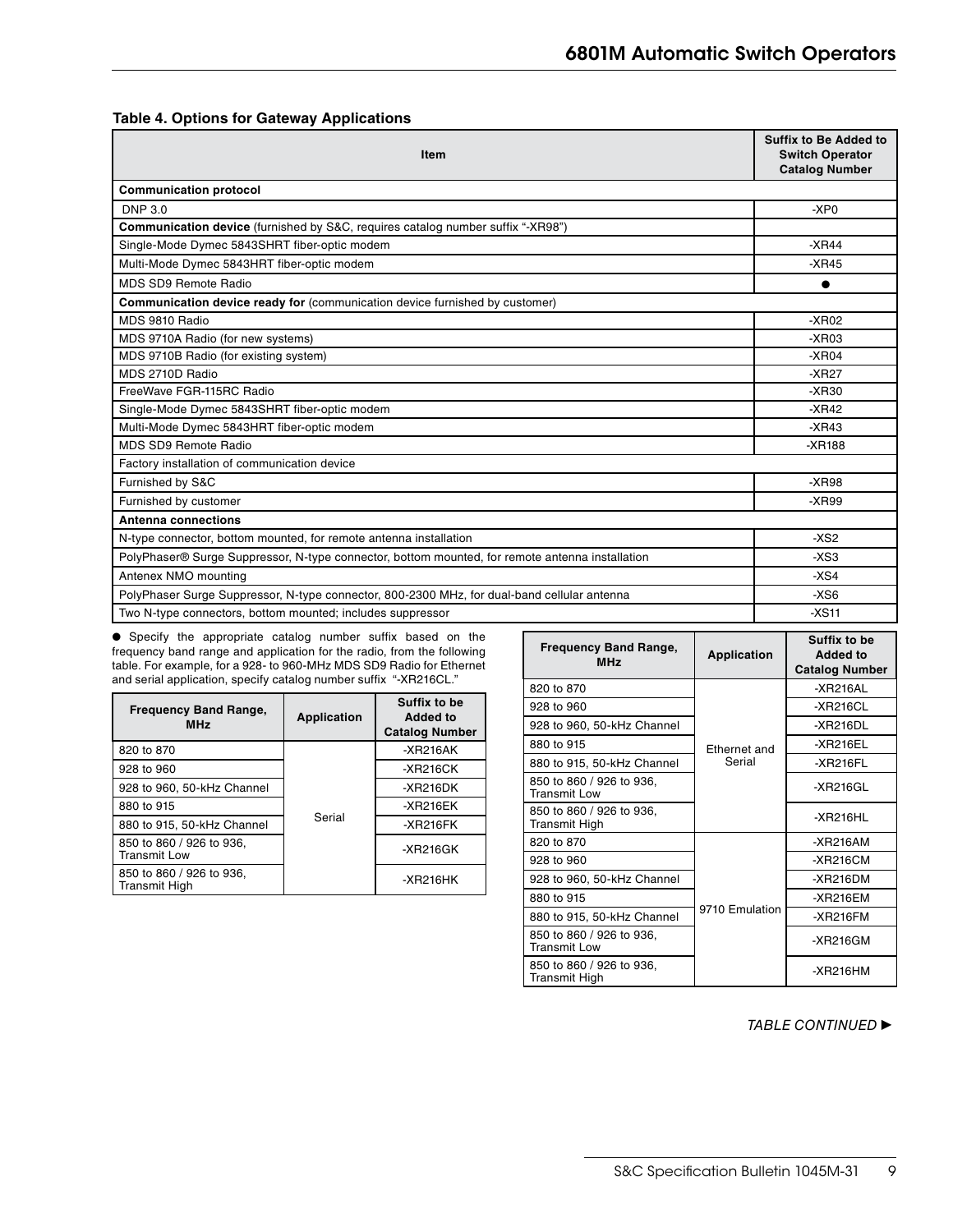## **Table 4. Options for Gateway Applications—Continued**

| <b>Item</b>                                                         | <b>Suffix to Be Added</b><br>to<br><b>Switch Operator</b><br><b>Catalog Number</b> |
|---------------------------------------------------------------------|------------------------------------------------------------------------------------|
| Antenna                                                             |                                                                                    |
| 900-MHz 5-dB gain antenna, N-type male connector                    | -XT <sub>2</sub>                                                                   |
| LoPro transit antenna                                               | -XT5                                                                               |
| Dual-band LoPro cellular antenna (824-896 and 1850-1990 MHz), 3 dBi | -XT7                                                                               |

#### **Table 5. Accessories**

| <b>Description</b>                                                                                                                                                       | <b>Catalog Number</b> |  |  |  |
|--------------------------------------------------------------------------------------------------------------------------------------------------------------------------|-----------------------|--|--|--|
| Spare 12-Vdc, 34.6 ampere-hour battery (the 6801M uses two of these batteries in series to provide the required<br>24 Vdc)                                               | SDA-10911             |  |  |  |
| Battery charger for up to eight 24-Vdc batteries (catalog number SDA-10911)                                                                                              | 591-000190-01         |  |  |  |
| Fixture for setting operator Open/Close limits (use when 6801M Operator is not connected to a switch) $(i)$                                                              | SDA-11472             |  |  |  |
| Replacement front panel circuit board kit                                                                                                                                |                       |  |  |  |
| For voltage/current sensing                                                                                                                                              | SDA-11222             |  |  |  |
| For non-voltage/current sensing                                                                                                                                          | SDA-11223             |  |  |  |
| Replacement PS/IO circuit board kit                                                                                                                                      | SDA-11376             |  |  |  |
| 6801M front panel field retrofit kit, for use in M Series Switch Operator(2)(3)                                                                                          | SDA-11213             |  |  |  |
| 6801M front panel field retrofit kt with GPS, for use in M Series® Switch Operator. Does not include Wi-Fi antenna and<br>cable(1)(2)(3)                                 | SDA-11214             |  |  |  |
| Wi-Fi module retrofit kit, for use with 6801M Automatic Switch Operator. Includes Wi-Fi antenna                                                                          | SDA-11215             |  |  |  |
| Wi-Fi module retrofit kit, for use with 6801M panel field retrofit kit, for use in M Series Switch Operator.                                                             | SDA-11516             |  |  |  |
| 6801M front panel replacement kit(3)                                                                                                                                     | SDA-11548             |  |  |  |
| 6801M front panel replacement kit with GPS(3)                                                                                                                            | SDA-11548-GPS         |  |  |  |
| iS5 Comm. Inc. - iES6-Slim industrial Ethernet switch (fully enclosed). Comes with panel mount bracket,<br>low-voltage (input 9-36 Vdc), LC connector                    | 110-003800-01         |  |  |  |
| SFP 100-Mbps multimode LC transceiver 550 m, 850 nm                                                                                                                      | 110-003774-01         |  |  |  |
| SFP 100-Mbps multimode LC transceiver 2 km, 1310 nm                                                                                                                      | 110-003774-02         |  |  |  |
| SFP 100-Mbps single-mode LC transceiver 10 km, 1310 nm                                                                                                                   | 110-003774-04         |  |  |  |
| SFP 100-Mbps single-mode LC transceiver 30 km, 1310 nm                                                                                                                   | 110-003774-05         |  |  |  |
| SFP 100-Mbps single-mode LC transceiver 60 km, 1310 nm                                                                                                                   | 110-003774-06         |  |  |  |
| SFP 100-Mbps single-mode LC transceiver 100 km, 1550 nm                                                                                                                  | 110-003774-07         |  |  |  |
| SFP 100-Mbps single-mode LC transceiver 120 km, 1550 nm                                                                                                                  | 110-003774-08         |  |  |  |
| iS5 Comm. Inc. - iES22GF industrial Ethernet switch. High voltage (input 130-370 Vdc or 90-264 Vac),<br>8 - 10/100/1000 Base TX RJ45 ports, 4 - GSFP                     | 110-003777-01         |  |  |  |
| iS5 Comm. Inc. - iES22GF industrial Ethernet switch. Low voltage (input 9-36 Vdc),<br>8 - 10/100/1000 Base TX RJ45 ports, 4 - GSFP                                       | 110-003778-01         |  |  |  |
| iS5 Comm. Inc. - iDS3 industrial single port RS232/422/485 to Ethernet serial device server. Low voltage<br>(input 9-36 Vdc), 1-serial port, 2-10/100 Base TX RJ45 ports | 110-003779-01         |  |  |  |

**①** Must be included as an option on all quotes for 6801M rotating operators.

**②** Note this kit is only a front panel upgrade kit and cannot convert an operator without sensing to an operator with sensing. To add sensing to an operator contact your local S&C Sales Office.

**③** A software option suffix must be specified from Table 3 starting on page 4.

**④** Use GPS antenna, surface mount, catalog number 007-001615-01, or Pole-mounted antenna kit for GPS, catalog number 903-002344-01. Top-mounted surface-mount GPS antenna must be installed by S&C.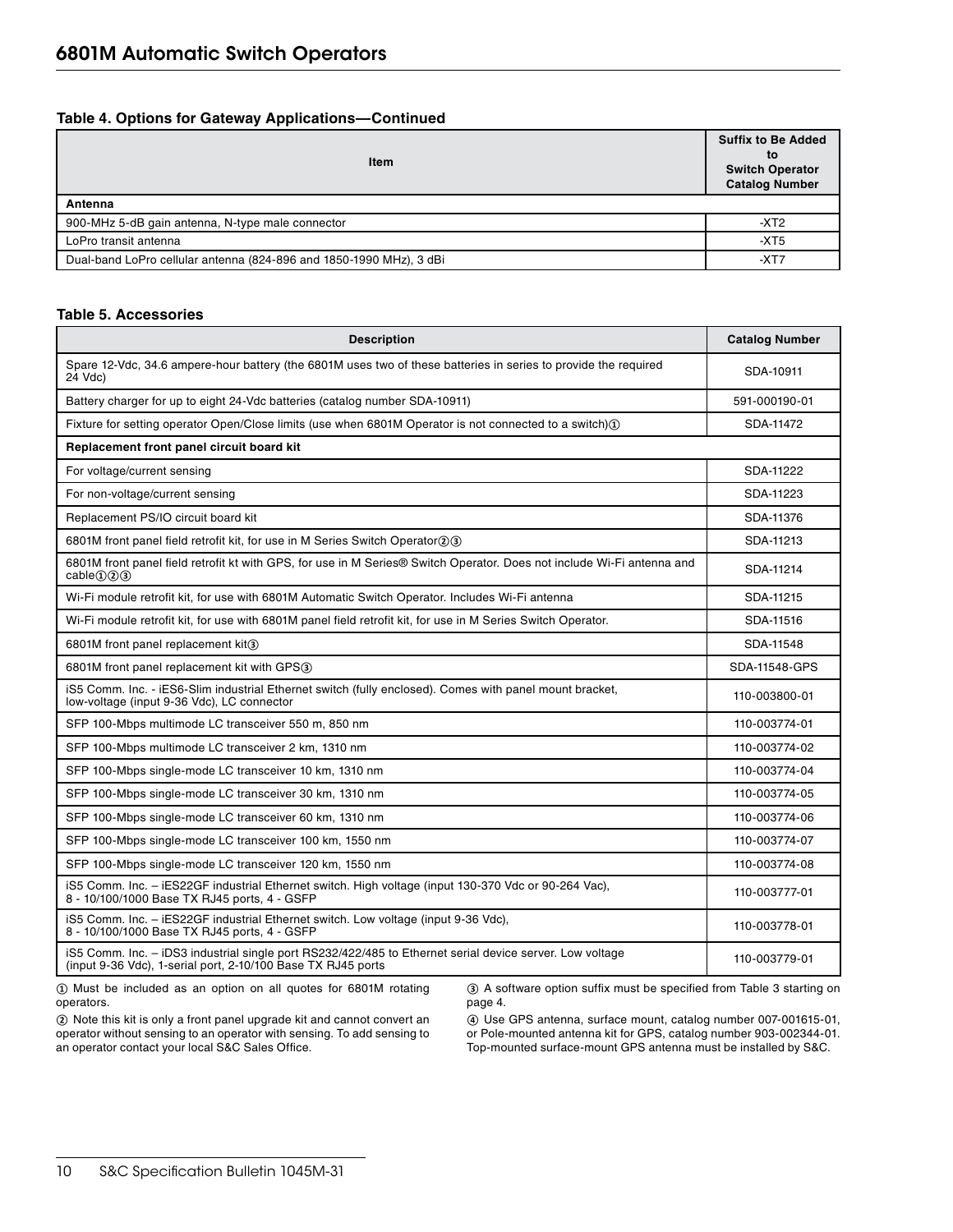#### **Table 6. Options for Front Panel Field Retrofit Kits<sup>①</sup>**

| <b>Item</b>                                                                               |            | <b>Suffix to Be Added to</b><br><b>Front Panel</b><br><b>Catalog Number</b> |
|-------------------------------------------------------------------------------------------|------------|-----------------------------------------------------------------------------|
| Standard software (no sensing)                                                            |            | -H1                                                                         |
| IntelliTeam SG Automatic Restoration System (required for sensing)                        |            | -H9                                                                         |
| Knife switch $(1)(2)$                                                                     |            | -KS                                                                         |
| M Series Operator with a key interlock option (2)                                         |            | -L                                                                          |
| Reverse color indicator option                                                            |            | $-L1$                                                                       |
|                                                                                           | French     | $-L5$                                                                       |
|                                                                                           | Spanish    | $-L6$                                                                       |
| Foreign language labels, front panel, and screens <sub>(3)</sub>                          | Portuguese | -L7                                                                         |
|                                                                                           | Chinese    | -L8                                                                         |
|                                                                                           | Arabic     | -L9                                                                         |
| DNP protocol                                                                              |            | -P0                                                                         |
| PS/IO board field upgrade kit to be included with retrofit front panel field retrofit kit |            | -Q1                                                                         |
| Ac surge protector                                                                        |            | $-W1$                                                                       |

**①** If the existing M-Series Operator has this option suffix, add it to the 6801M upgrade kit. Note this suffix does not provide material to modify the operator.

**③** French is available now. Labels for the remaining language options will add 4 weeks to the lead time. Contact the nearest S&C Sales Office for front panel and screen availability.

**②** A PS/IO board field upgrade kit will allow monitoring of this option through DNP. Add suffix "-Q1" to the front panel field retrofit kit to add the remote monitoring capability.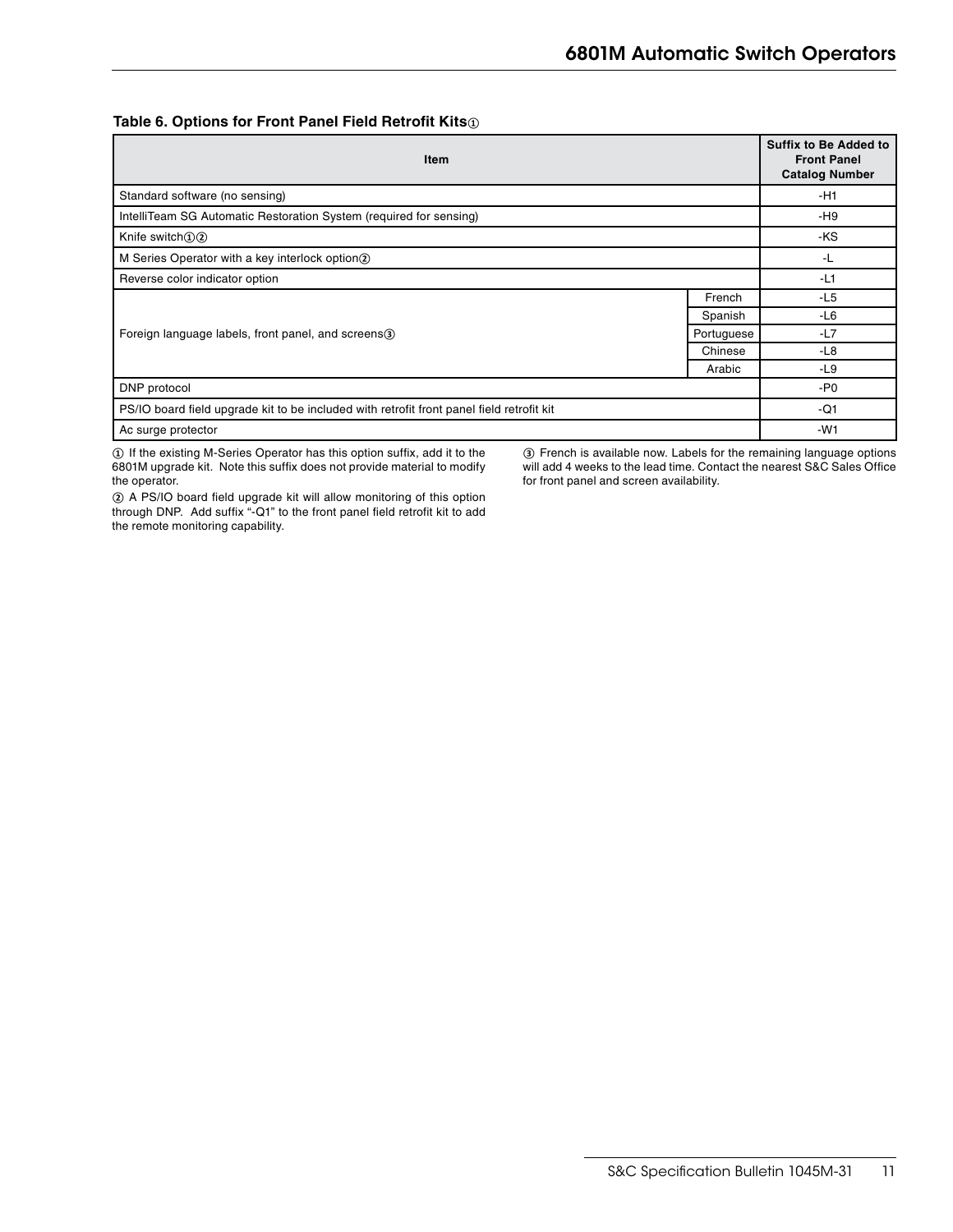# **6801M-20 Rotating 6801M Automatic Switch Operator**